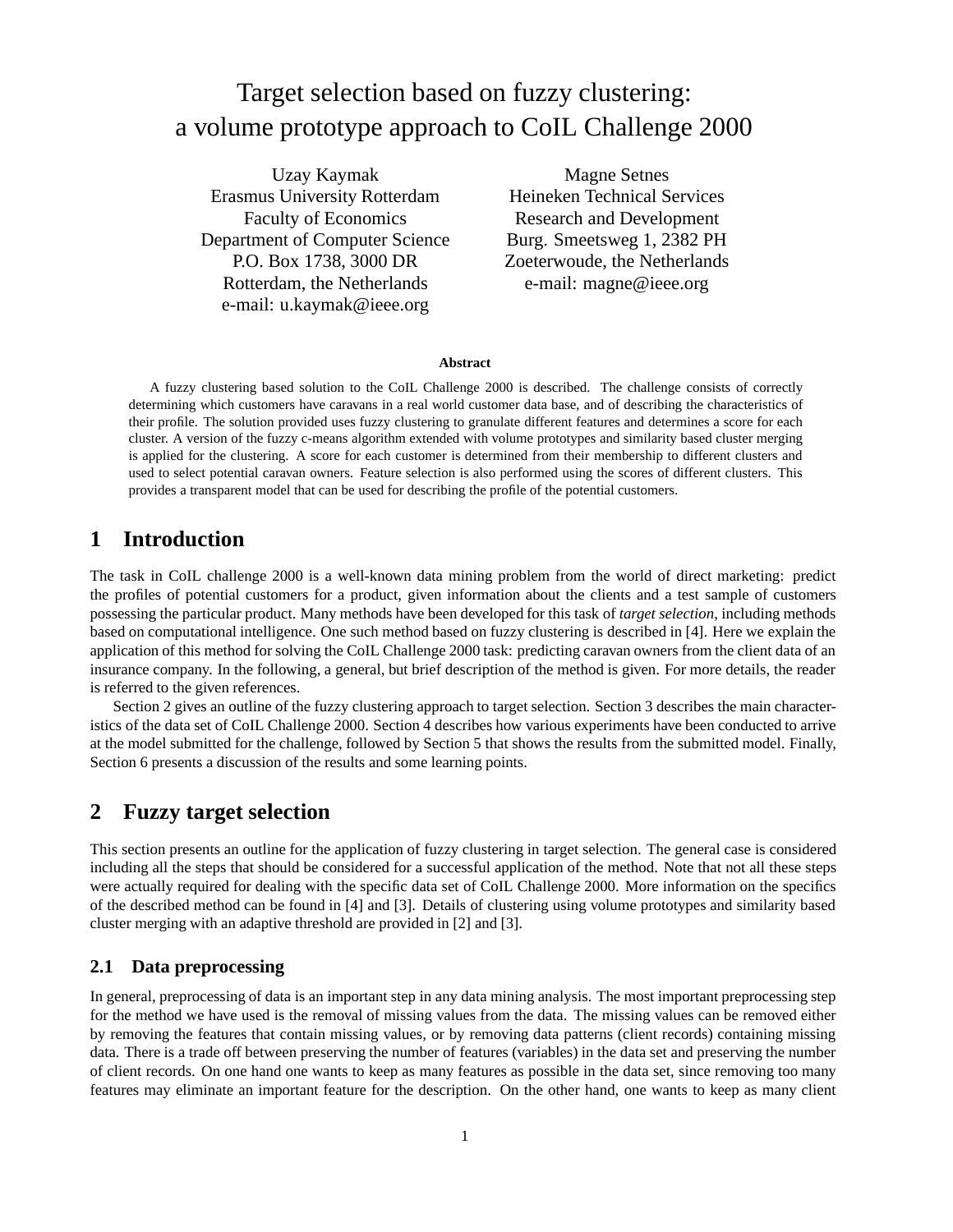

Figure 1: The location of cluster centers in fuzzy c-means is adversely influenced by a too skew distribution of data. In this example the larger cluster has 1000 points, and the smaller cluster has 15 points.

records as possible, since removing too many clients may eliminate an important client group from the data. A good way to deal with this trade off is achieved by applying a fuzzy decision making method for determining which features and which clients can be removed, while keeping as many client records and features in the data as possible. Details are described in [3].

#### **2.2 Fuzzy clustering**

Having removed the missing values from the data set, the actual modeling process can start. The basis of modeling is fuzzy clustering. The purpose of fuzzy clustering is to granulate the data such that the granules with large numbers of targeted clients (e.g. caravan owners) can be identified. Ideally, one would like to cluster in the product space of features. However, the number of features in target selection is typically large (50 to 250 features are common), and hence clustering in such a high dimensional space is computationally prohibitive. Moreover, the data then tends to be sparse (there is always a feature where two records differ), and clustering algorithms fail in dealing with such data. Therefore, it is chosen to consider one feature at a time and cluster in this one dimensional space.

Since the clustering is made in one dimension, fuzzy c-means clustering [1] is in principle sufficient. However, two problems must be dealt with. First, one needs to determine the number of clusters that are present in the data. Secondly, the data may be distributed unevenly with many points close to one another and others spread around. This influences adversely the location of the cluster centers, which may be unjustly closer to the data groups with large numbers of data points, as shown in Figure 1. The former problem is addressed by starting the clustering with a large number of clusters initially, and by merging similar clusters as the optimization progresses. The merging is based on similarity measures [2]. The latter problem can effectively be addressed by extending the fuzzy c-means algorithm with volume prototypes. The influence of the large clusters on the clustering results is then reduced.

#### **2.3 Scoring**

At this point data are clustered for all features in the data set. In other words, if there are  $n$  features, the extended fuzzy c-means clustering is performed  $n$  times. For each cluster a response density can now be computed. The response density is an indication of the predictive power of a cluster for the targeted groups. In the CoIL Challenge 2000 data, for example, this corresponds to the ratio of the number of caravan owners to the total number of people in the cluster, weighted by their cluster membership. The response density provides a measure for ordering the clusters in the order of their predictive power. Since a client can belong to more than one cluster (due to fuzzy clustering), one needs to determine a score for each client given his/her membership to different clusters and the corresponding response densities. This client score is then used for feature selection and in further modeling. Note that since the clustering is performed  $n$  times, there are also <sup>n</sup> scores for each client at this stage.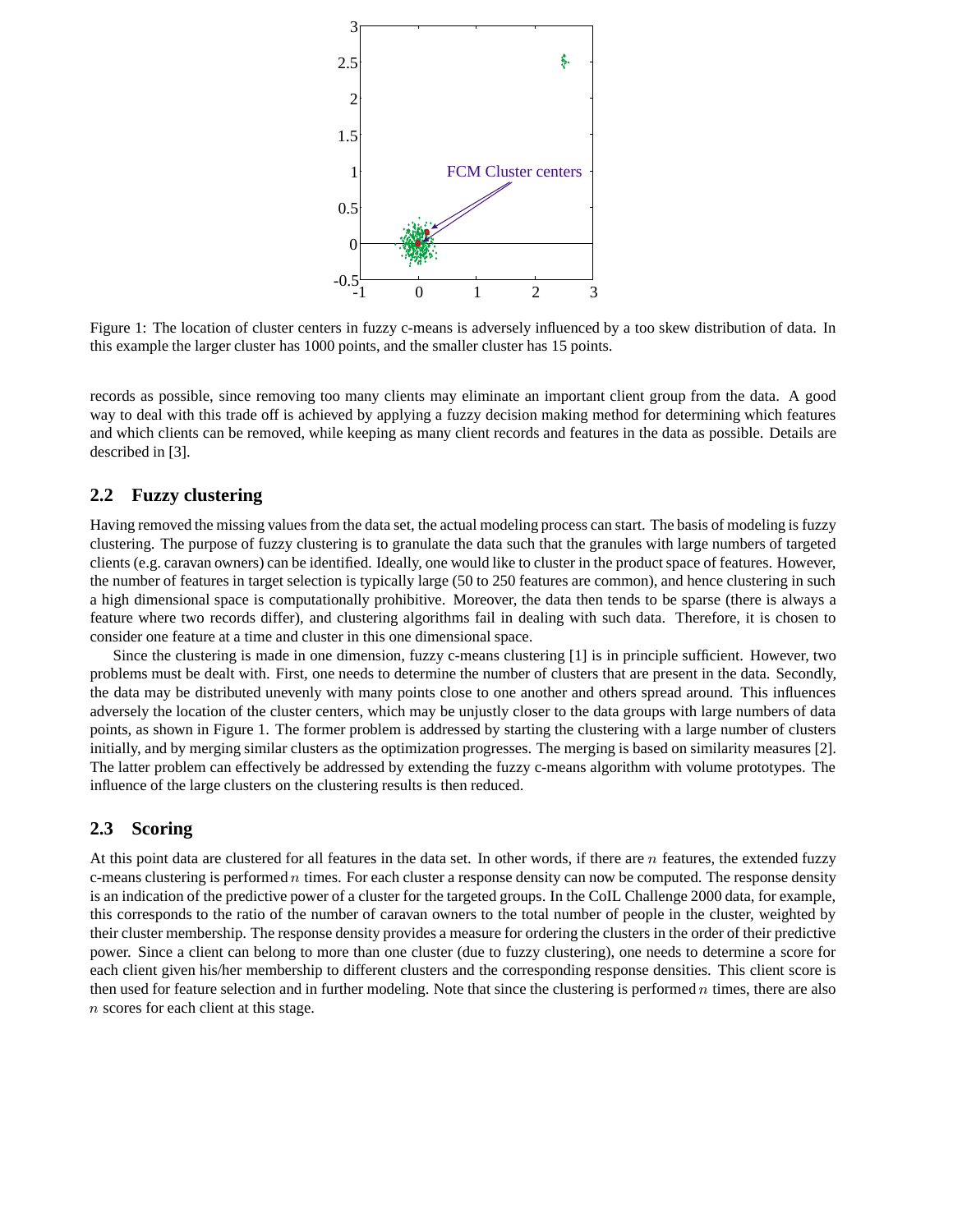#### **2.4 Feature selection**

Because one feature is considered at a time, the basic question during modeling is the selection of the relevant features for the target groups. We follow an essentially elitist strategy here, as follows. Using the score for each client, a gain chart (sometimes also called a lift- or pareto chart) can be plotted per feature. The gain charts for different features can be compared with one another, and the feature with the most favorable gain chart is taken as the best "explanatory" feature. The clusters for the selected feature together with the corresponding response densities are recorded as part of the total target selection model.

Afterwards, the clients with highest membership to the cluster with the highest response density in the selected feature are removed from the data set. These form essentially potential targets. Then, the clustering procedure is performed again using the reduced data set and the remaining features until a pre-specified depth is reached, or until all clients are accounted for. At each stage of modeling, the selected feature, the cluster centers and the corresponding response densities are recorded as part of the target selection model.

### **2.5 Final model**

A score is now calculated for each client for each selected feature. In the final stage, the different scores for the features are aggregated using the averaging operator. One can use a simple averaging operator, or a weighted averaging operator, where the weights can be determined as a least squares estimate. The final score calculated for each client is used to construct a gain chart and to select the potential targets. The selected features with the corresponding clusters and response densities provide a profile for the targeted customers. This profile is expressed in terms of a set of linguistic rules, as often seen in fuzzy systems.

Summarizing, the fuzzy target selection algorithm works as follows.

- 1. Use fuzzy decision making to remove missing values from the data set.
- 2. Cluster data using extended fuzzy c-means in each feature.
- 3. Determine cluster response densities for all clusters.
- 4. Score all clients for each feature using cluster membership and cluster response densities, building a gain chart for each feature.
- 5. Select the feature with the best gain chart. Record feature, cluster centers for that feature and corresponding response densities.
- 6. Reduce the data set by removing the selected feature and all client records that have their highest score in the selected feature.
- 7. Repeat from item 2 until the data set is empty or until a predefined number of features are selected.
- 8. Determine the final score for each client by averaging his/her scores for the selected features.

Figure 2 shows how the modeling proceeds in a training data set with  $N$  clients.

## **3 Data properties**

The data of CoIL Challenge 2000 are derived from real world business data of an insurance company. The data set contains 85 features with information about demographics, possession of products and the contributions for various insurance products. The target variable is the ownership of a caravan. The goal of the challenge was to determine who the caravan owners are and to describe their profile. The data have been divided into two groups. The training data set contains 5822 clients where the labels for caravan ownership are known. The evaluation data consists of 4000 clients. The participants to the challenge had to determine, from the 4000, 800 clients whom they considered to be potential caravan owners. The data set had no missing values, and consisted of only binary and categorized features. The caravan owners form 5.9% of the total training set.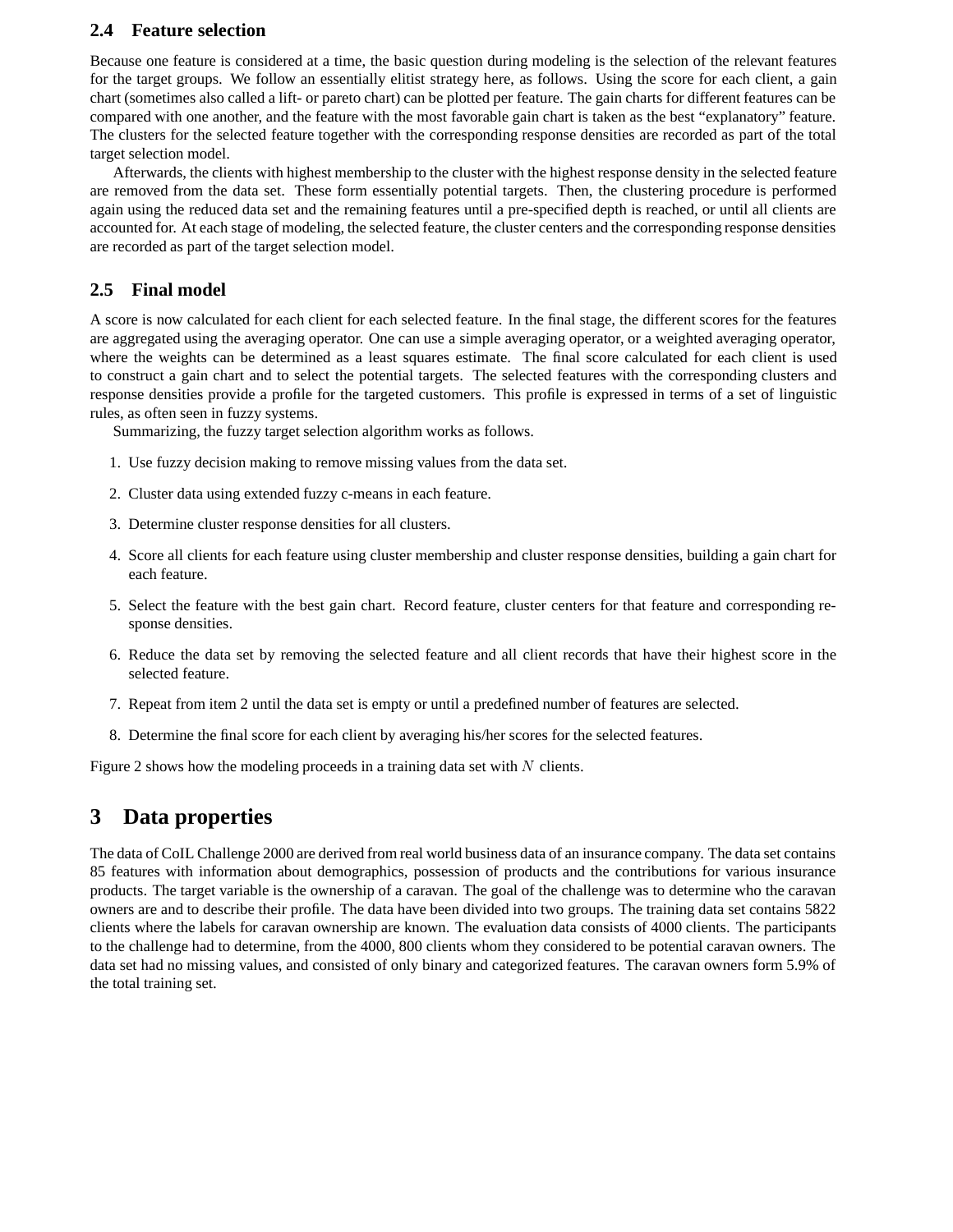

Figure 2: Fuzzy target selection for a data set with N clients and n features. At every step j of modeling one feature and  $K^{(j)}$  data points are removed from the data set.

## **4 Experiments**

Since there are not any missing values in the data, the first step of the modeling process is skipped. A three-fold crossvalidation approach has been adopted for the rest of the modeling. The data set is divided randomly into three groups of equal size. Three models have been trained using two groups for training and one group for evaluation each time. Several batch runs have been performed in order to identify a setting with acceptable performance for the two important model parameters:

- number of features in the model,
- starting number of clusters for the clustering algorithm.

With a selected parameter setting, the model is trained on the total training set and then applied to the evaluation data with 4000 clients.

## **5 Results**

Figure 3 shows the gain charts obtained with 20 features starting with 10 clusters each time and reducing the number of clusters. This model correctly predicts 108 caravan owners in the selected 800. This corresponds to a gain of 45% over the selected 20%.

For the description task the following variables turned out to be the most important. The following model has been submitted to the CoIL Challenge 2000 that the referees saw fit to reward with a special note.

- 1. **PPERSAUT:** Contribution car policies. Pattern 6 (fl. 1000 4999), response class very high.
- 2. **PBRAND:** Contribution fire policies. Pattern 4 (fl. 200 499), response class very high.
- 3. **APERSAUT:** Number of car policies. Pattern 2 (2), response class very high.
- 4. **MINKGEM:** Average income. Patterns 4 7 (37% 88%), response class high.
- 5. **MOSHOOFD:** Customer main type. Patterns 2,9 (Driven growers and conservative families), response class high.

Furthermore, the following remarks have been noted, since any kind of derived explanatory model must also endure the test of logic. These remarks are made regarding the above patterns discovered by our model, without further knowledge of the data, the data collection mechanism and the detailed semantics of the variables recorded in the data set.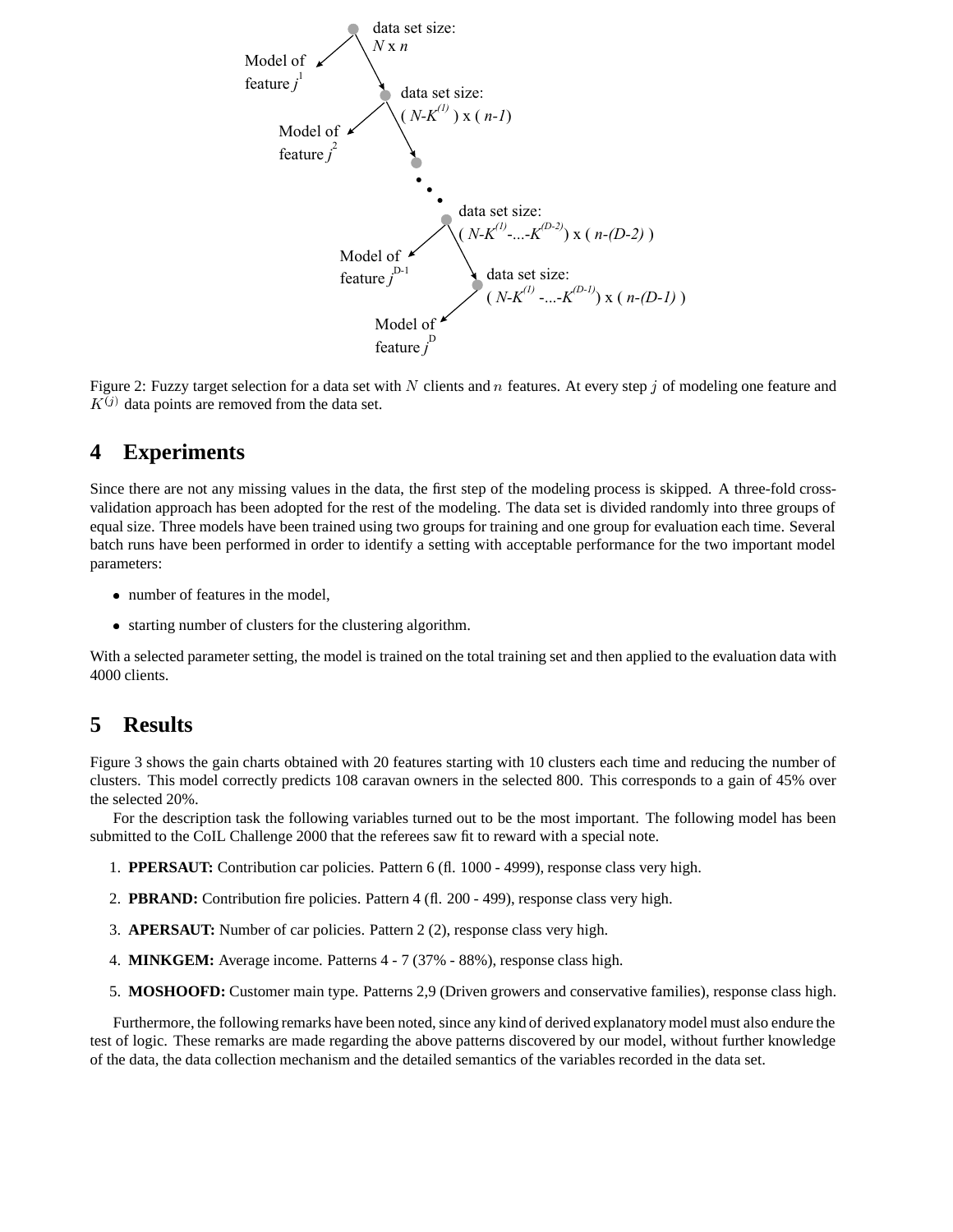

Figure 3: Gain charts obtained on the training set using a maximum of 20 features and initializing clustering with 10 clusters each time. Charts (a), (b) and (c) shows three-fold cross validation results. Chart (d) shows gain charts after training the model on the total training data set.

- 1. When the considered goal is the ownership of caravan insurance policy, one would expect the good predictive variables to be related to car ownership. In this sense, contribution to car policies sounds a logical choice. Note that the selected class is quite high (although rather wide). One reason will obviously be multiple car ownership as indicated by variable 3. Another reason could be that caravan owners tend to have new and medium to large cars, which would correlate well with the high car contributions.
- 2. In the first instance, it is not clear why the contribution to fire policies should be such an important variable. One might argue that people who have many insurance policies tend to buy more insurance policies (they constantly need assurance?) and bring them under a single company. However, this leaves the question why the contributions to other policies do not seem to be important.

Another (and possibly more likely) possibility is that people with caravans need to store them somewhere for most of the year. After all, caravans are only used in holiday seasons and in the week-ends. In this case, the caravan may need insurance against damages like fire. If this is the case, however, PBRAND is a consequence of owning a caravan, rather than explaining who might buy caravan insurance policies, which is the ultimate goal of prediction in the marketing problem considered. Our modeling method does not use causality relations amongst variables.

- 3. Apparently, caravan owners tend to have two cars, possibly one small and one powerful enough to tow a caravan.
- 4. We have interpreted the patterns for the variable MINKGEM as meaning average to above average income. This fits well with the pattern of multiple cars and significant contribution to car insurance policies.
- 5. MOSHOOFD is already the result of someone's interpretation of the customer into one of several classes. It is not clear what each label means, but it would appear that "driven growers" and "conservative families" have a bias for caravans. May be camping with the whole family is a favorite pass-time of the conservative families, for which the caravans are used.

### **6 Discussion**

As it can be seen from Figure 3, the selected model suffered from some over training. This is especially visible in cross validation 2. However, the final deviation (on the evaluation data set) from the predicted result is larger than expected. This suggests to us that the training data set is not representative of the evaluation data set. Nevertheless, using a simpler model